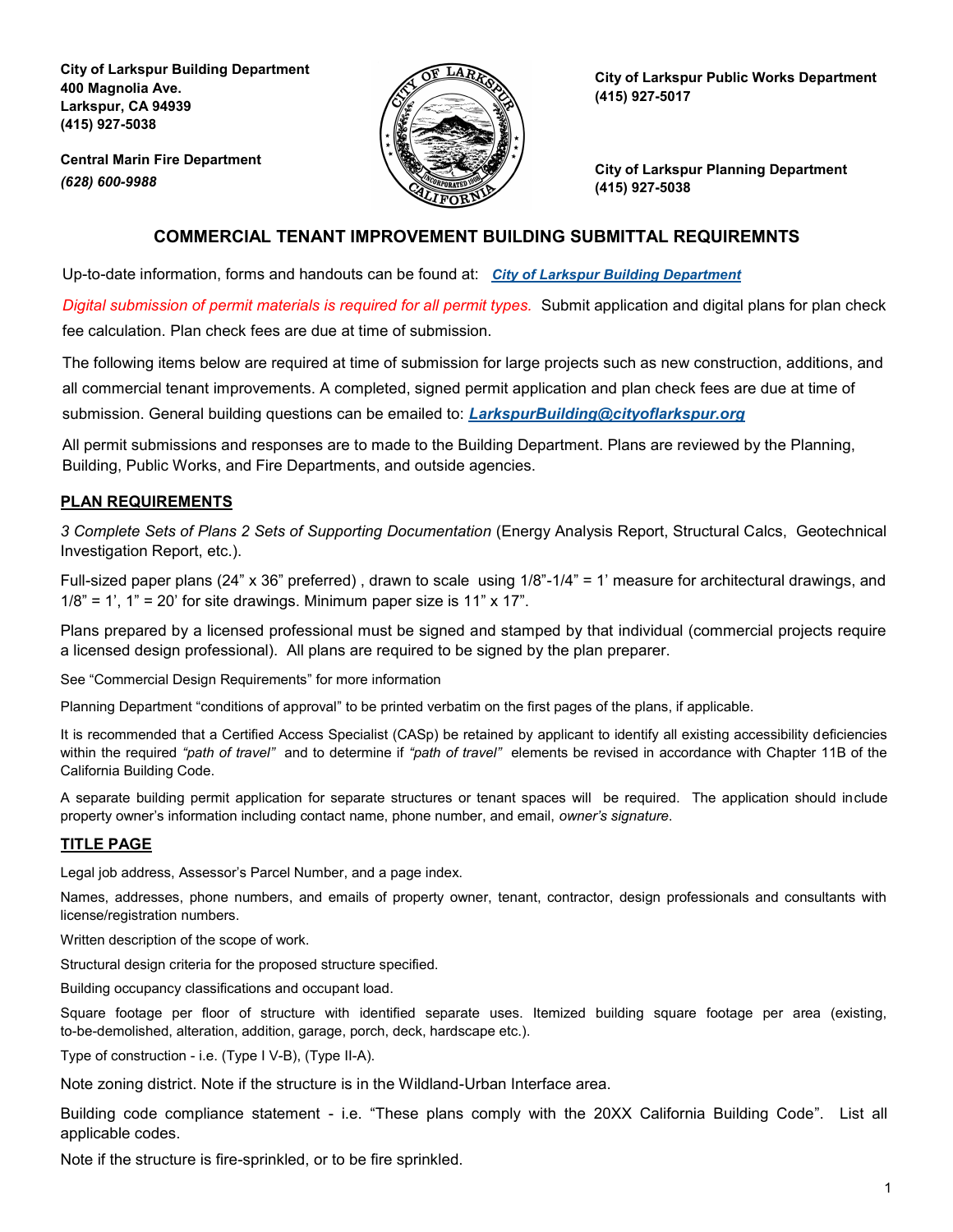### **TITLE PAGE** - continued

List pre-approved deferred submittals (if applicable; deferred submittal form required).

Note zoning district. Note if the structure is in the Wildland-Urban Interface area.

Note if signage changed is proposed (signage is under separate application with both the Planning Department and Building Department).

Legend for symbols, abbreviations, and notations on the plans.

Disabled access requirements as required by the Chapter 11B of the California Building Code.

Sanitation facilities.

## **SITE PLAN**

Drawn to a site specific appropriate scale to show the entire site, usually  $1/8$ ' = 1', 1" = 20'.

Show and label locations of all buildings

Show property lines and specify dimensions from all property lines to all structures and specify dimensions between **structures** 

Show parking areas with number of parking spaces and marked accessible parking spaces and the accessible *path of travel* to the building entrance with dimensions.

#### **PARKING PLAN**

Provide a calculation of the overall site parking space requirements per Larkspur Municipal Code 18.56.

#### **EXISTING FLOOR PLAN**

Show existing floor plan where the tenant improvement is located. Specify the use of all existing rooms and areas including uses of adjacent tenant spaces.

Indicate the current use.

Indicate on plan the affected square footage of proposed construction.

Indicate all proposed demolition, particularly any proposed demolition of structural members of the building.

#### **PROPOSED FLOOR PLAN**

Show proposed floor plan where the tenant improvement is located. If there is any proposed change of use, the applicant must state in detail the proposed use. Please note: Check with Planning for zoning determination if the use is allowable.

The following should be shown on the proposed floor plan:

- Proposed use (i.e. retail, restaurant, office, medical etc.)
- Indicate the type of construction of the existing building (i.e. wood frame, concrete tilt-up, masonry, etc.).
- Identify all usable spaces (office, storage, electrical room etc.)
- Show all existing and proposed walls. Show and specify all fire-resistive construction requirements.
- Show all existing and proposed doors, applicable fire rating, direction of swing etc.
- Identify all occupancy separations and indicate the fire-resistive rating of each.
- Identify all exits (number, width, distance to and direction of, hardware requirements, etc.)
- Identify all corridors (type of construction, width, access to exits, etc.)
- Show that all work complies with disabled access requirements.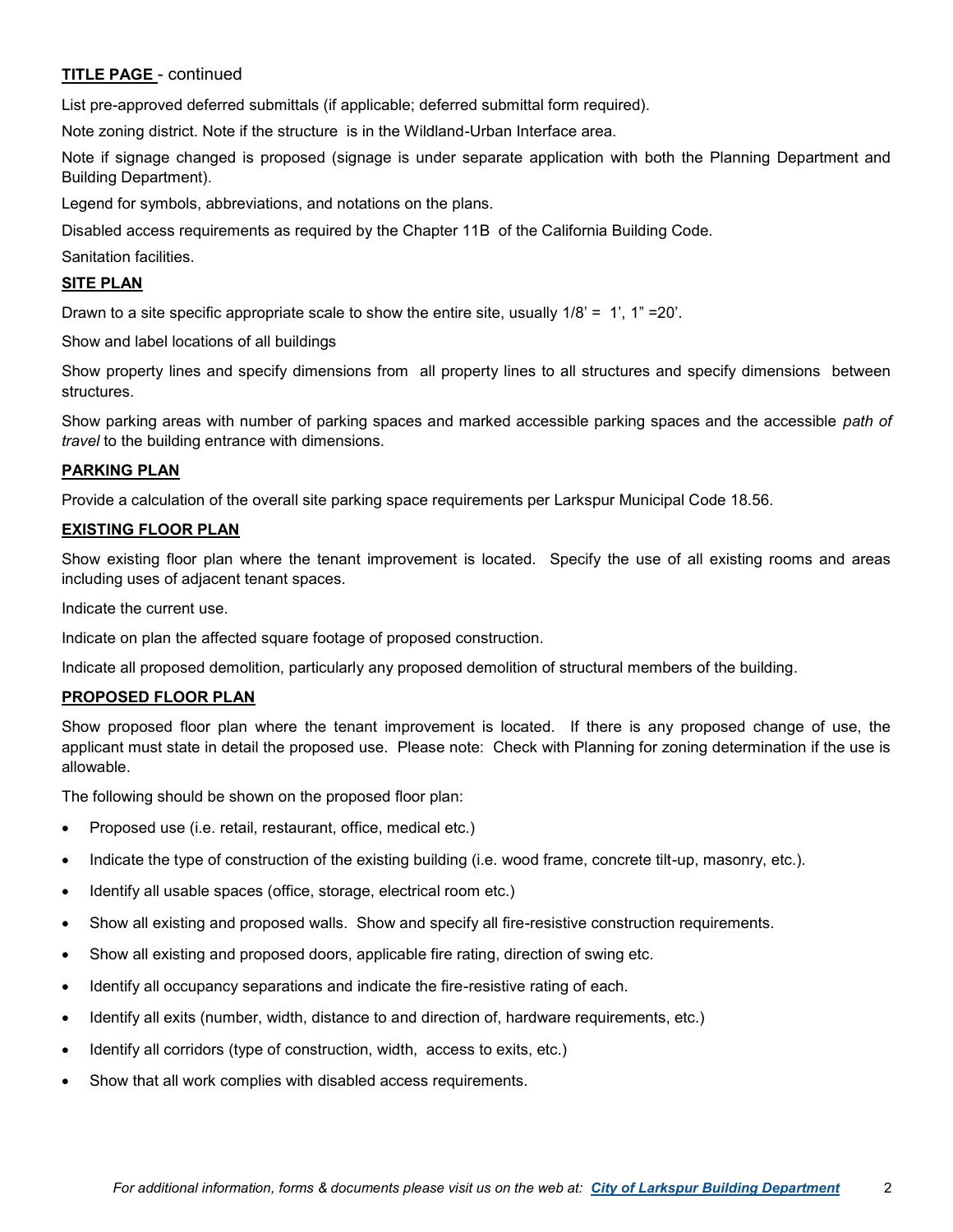## **WALL CONSTRUCTION AND DETAILS**

Show wall section detail with stud size and type, height, spacing, insulation, wall finish, method of structural connection at floor and ceiling/roof.

### **ELECTRICAL PLAN** (May be combined with the floor plan on simpler projects)

Show compliance with the following:

- One-line diagram (service, feeder, panel, disconnect, over current protection, grounding, etc.)
- Panel schedules with circuit identification.
- Indicate all outlet, fixture, and equipment location and type.
- Indicate all hazardous electrical locations as applicable.

#### **CALIFORNIA ENERGY CODE - ENERGY DOCUMENTATION** (commonly called T-24 Energy Analysis)

Energy documentation complying with the requirements of the California Energy Code is required for new buildings, additions and remodeled areas where the building or site contains lighting, water heating or space conditioning systems.

HVAC sizing calculations are required for new HVAC systems.

#### **LIGHTING, SWITCHING, REFLECTED CEILING PLAN**

Show the location and type of all lighting fixtures, day-lit areas, lighting control sensors and devices, switching and sensor configurations, and other information to show compliance with California Energy Code.

Plans must illustrate and specify how mandatory nonresidential indoor lighting controls will be provided for each lighting fixture, including, not limited to, the following:

- Area controls. Manual controls separately controlling lighting in each area.
- Multi-level controls. Providing occupants with the ability to control the use of all of the lighting, some of the lighting, or none of the lighting within a room or area.
- Shutoff controls. Automatically shutting off or reducing light output of lighting when it is not needed.
- Automatic Daylighting Controls. Separately and automatically controlling some or all of the light fixtures in the daylight areas and separating them from the lighting not in the daylight area.

### **MECHANCIAL PLAN**

Provide mechanical isometric or schematic diagram showing size and location of ducts, return air, and supply air registers, and design flow (in cfm) at all register locations.

Show location and provide installation details for any required fire dampers.

Show location, method, and amount of combustion air to be provided to gas equipment.

Show location, clearance, electrical, and access requirements for all HVAC equipment.

For kitchen hoods, provide complete details including cross-sectional details of shafts, duct size and materials, types of duct seams, hood sizing calculations, location of make-up air, design airflow (in cfm), etc.

NOTE: Commercial restaurant kitchens requiring "ANSUL" systems shall submit separate building permit application.

Show and specify how outdoor "ventilation" air is provided to rooms and spaces within the tenant space as required by the California Mechanical and Energy Codes.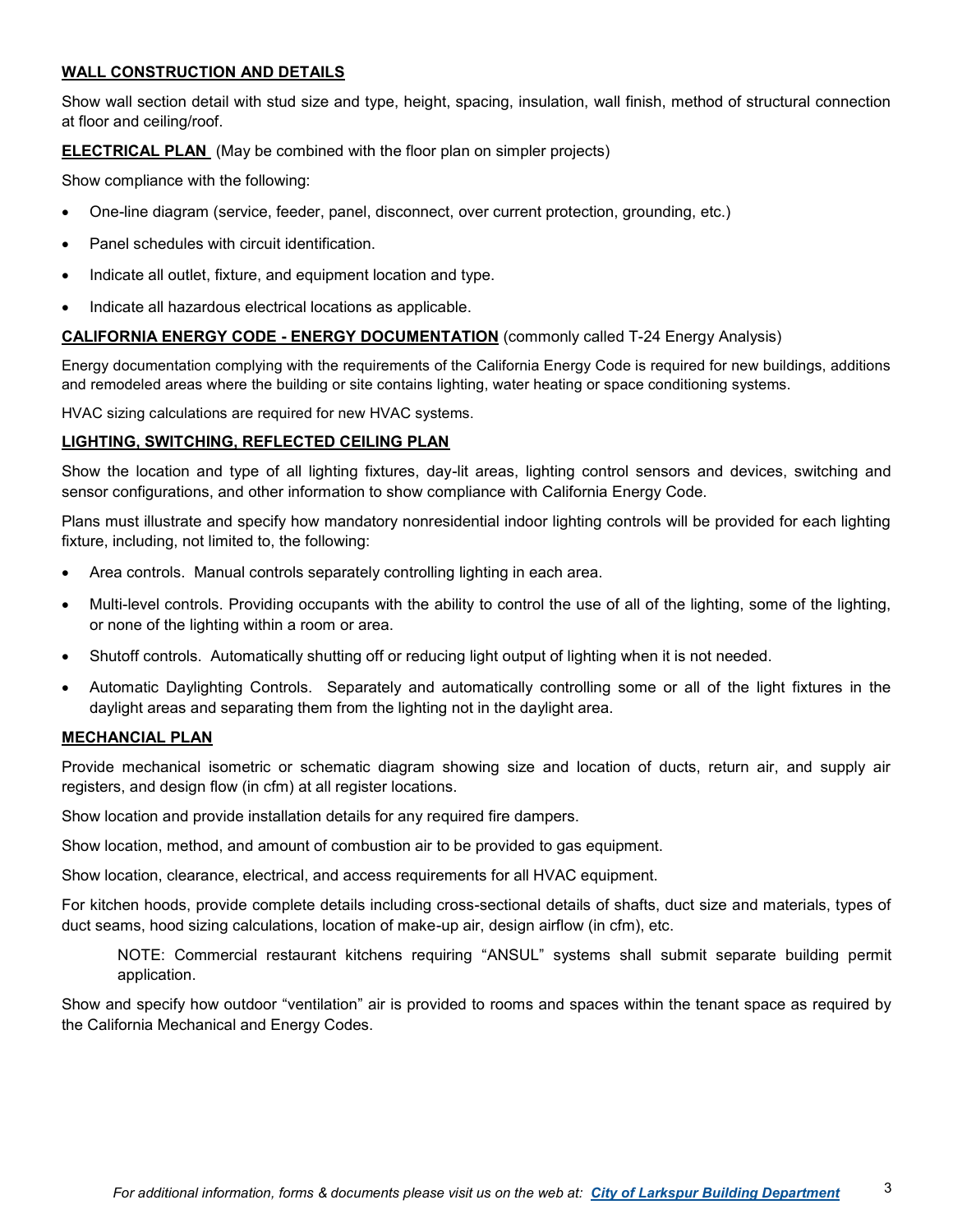# **PLUMBING PLAN**

Provide plumbing isometric or schematic diagram of water, gas, drain, waste, and vent lines.

Show size of all lines and vents.

Show location of all fixtures, interceptors, plumbing appliances, condensate drains, and cleanouts.

Specify type of all piping materials to be used.

### **RESTAURANT EQUIPMENT PLAN**

Required for restaurants and commercial food processing, storage or preparation.

Show and specify location, size and type of all equipment, appliances and fixtures used for commercial food processing, storage or preparation. *NOTE: Prior to approval from the City of Larkspur Building Department applicants must obtain plan approval from the County of Marin Environmental Health Services.*

#### **FIRE SPRINKLER PLANS**

Plans are required when modifying existing commercial systems. *Fire sprinkler plans are be submitted under a separate building permit application and can be deferred. Fire sprinkler permit shall be issued prior to beginning installation.*

*Contact Central Marin Fire Department, Fire Marshall at (628) 600-9988 for more specific guidance.*

### **FIRE ALARM PLANS, ANSUL SYSTEMS, KNOX BOX AND SECURITY GATE REQUIREMENTS**

*Contact Central Marin Fire Department, Fire Marshall at (628) 600-9988 for more specific guidance.*

### **OTHER SUPPORTING DOCUMENTATION:**

CALGreen CHECKLIST

Required for all new residential and nonresidential buildings, residential additions and alterations, and some nonresidential alterations and addition projects. Required CALGreen checklists are available on the City's web site at *[City of Larkspur CALGreen Worksheet](http://www.ci.larkspur.ca.us/index.aspx?NID=559)*. Additional CALGreen compliance documentation may be necessary to support the green measures to be implemented. Print CALGreen checklist on the plans and submit 2 copies of the checklist.

### STRUCTURAL CALCULATIONS

Structural calculations, stamped and signed, are required for all new structures or additions that require engineering. 2 sets, 8.5" x 11".

#### • CONSTRUCTION AND DEMOLITION (C&D) DEBRIS PROGRAM - C&D DIVERSION REPORT

Due prior to, or at, permit issuance. Waste hauling receipts to be kept until the final inspection.

#### *Some projects may require some or all the listed additional documents below and/or additional documents not listed.*

| Accessibility Hardship Form/Worksheet               | <b>Encroachment Permit Application</b>     |
|-----------------------------------------------------|--------------------------------------------|
| Agent Authorization Form                            | Energy Analysis Report                     |
| Bay Area Air Quality Management District "j-number" | <b>Equipment Submittal Documentation</b>   |
| Construction & Demolition (C&D) Report Form         | Grading and Hauling Permit Application     |
| <b>Contractor Business License Application</b>      | <b>Structural Calculations</b>             |
| Deferred Submittal Form                             | Water Plumbing Retrofit Self-Certification |